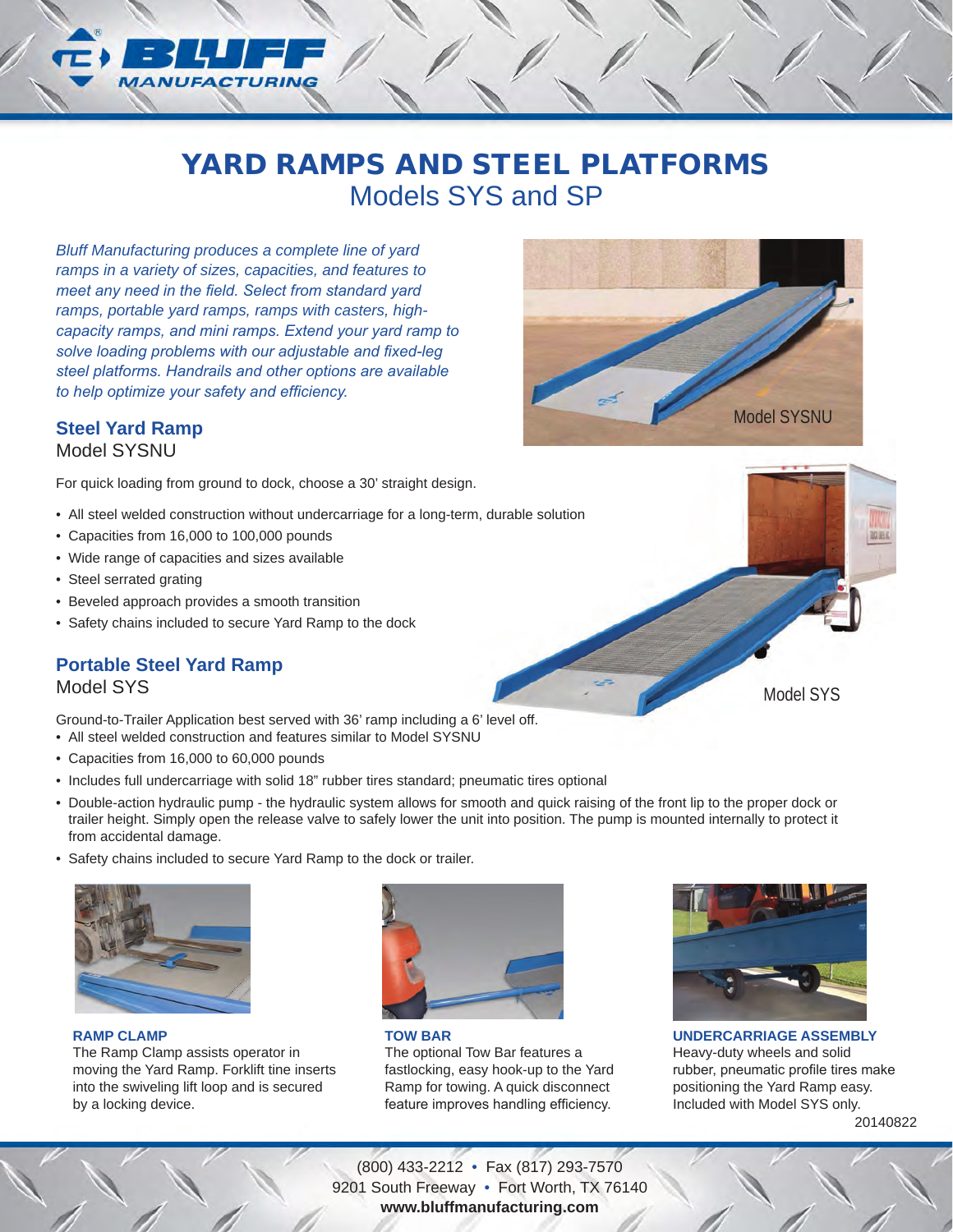

## **HIGH CAPACITY STEEL YARD RAMP**

Model SYSNU

High Capacity Application

- All steel welded construction
- Capacities from 60,000 to 100,000 pounds
- Steel serrated grating
- Beveled approach provides a smooth transition
- Safety chains included to secure Yard Ramp to the dock or trailer
- Uses sturdy I-beam construction for strength and durability
- Widths available up to 144" (may be shipped in two parts to meet transportation regulations)
- Available with fixed or adjustable legs

## **STEEL YARD RAMP® WITH CASTERS** MODEL SYS-C



### **All Steel Welded Construction**

- Capacities from 16,000 to 60,000 pounds with level off
- Steel serrated grating
- Steel casters with polyurethane for durability and smoother movement
- Beveled approach provides a smooth transition (available for 20K capacity and above)

*For ground-to-truck or railcar applications, choose a 36' unit including a 6' level off.* 





### **Advantages of the Yard Ramp® Model with Casters**

- Simple movement with ramp clamp or tow bar
- Lower maintenance costs compared with hydraulic pumps or electric motors
- Durable steel casters and adjustable legs
- Normal service range is 42" to 59", but special orders can accommodate different heights

20140822

(800) 433-2212 • Fax (817) 293-7570 9201 South Freeway • Fort Worth, TX 76140 **www.bluffmanufacturing.com**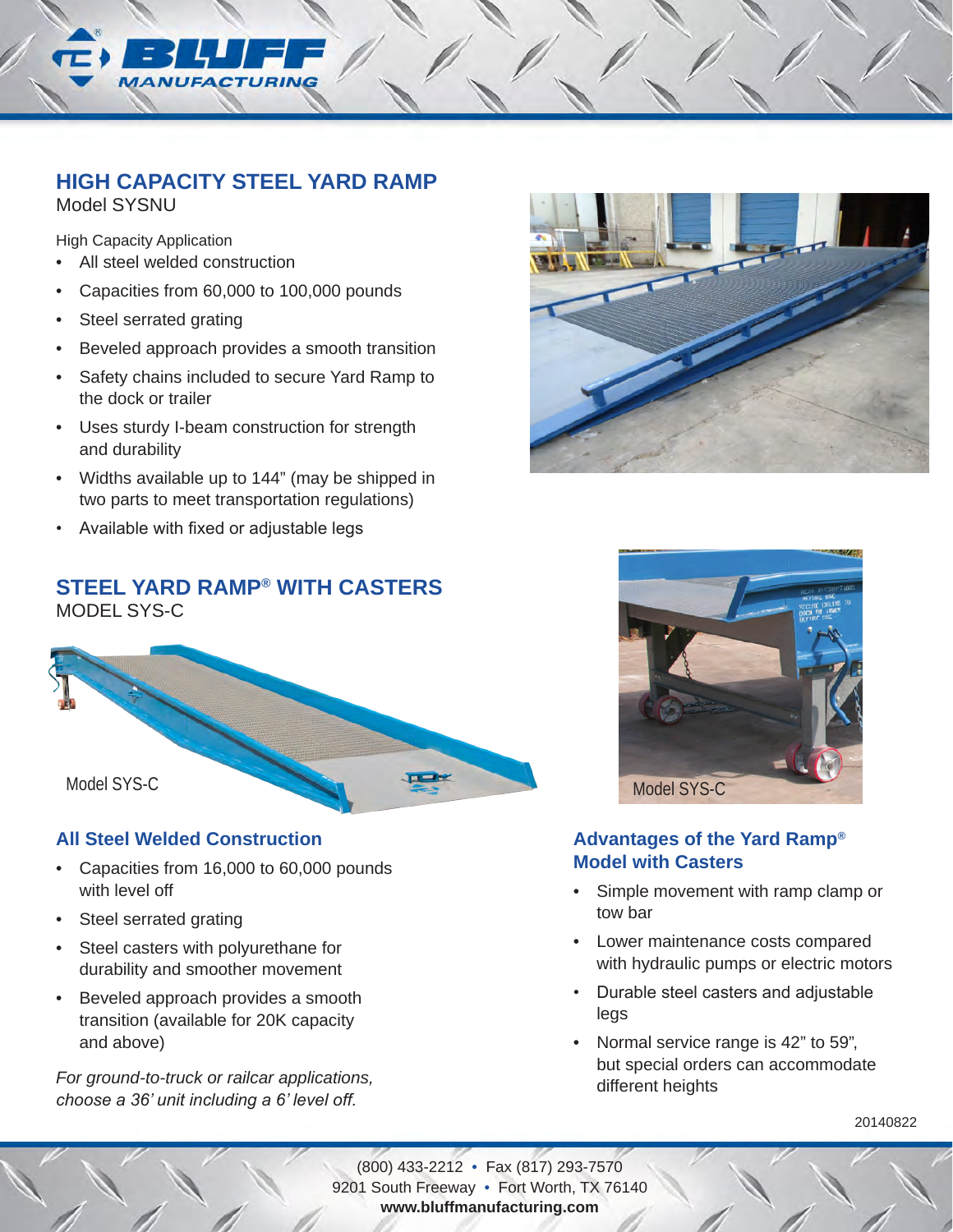

**Bluff's Mini Ramp** is a smaller version of the Yard Ramp, featuring the same all-steel construction and capacities with no undercarriage. The Mini Ramp will service heights from 16" to 32".

With the optional mobility package, the Mini Ramp can easily be moved on a hard surface by two people.

**Mini Ramp lengths:** 15' and 18' **Widths:** 70" and 84" **Capacities:** 12,000; 16,000; 20,000; and 30,000 lbs.

This optional package includes two screw jacks with rigid steel casters that are mounted at the ramp's balance point.

The floor plate approach on both top and bottom ensures a long life on the grating whether you are using manual equipment or forklift trucks.



## **PORTABLE DOCK/PLATFORM**

A fast, economical way to expand your dock area and to increase freight handling capabilities without the expense of site or concrete work. A Portable Dock affords 90 degree turnability for safe forklift maneuvering and can easily be relocated to other areas of your yard where a free-standing loading dock may be needed. Optional, adjustable, telescoping legs of 44" and 55" allow elevations to meet most dock height requirements. For remote areas, our Portable Dock along with a Bluff Yard Ramp can serve as a satellite unloading area.

## ACCESSORIES



Flip Plates - Flip plates give flexibility for up and down loading (+/- 3"). Available for yard ramps or platforms.



Handrails – Additional safety can be provided for pedestrian traffic with Bluff Manufacturing's easy-to-install hand rail system. Available for yard ramps or platforms.

20140822

(800) 433-2212 • Fax (817) 293-7570 9201 South Freeway • Fort Worth, TX 76140 **www.bluffmanufacturing.com**